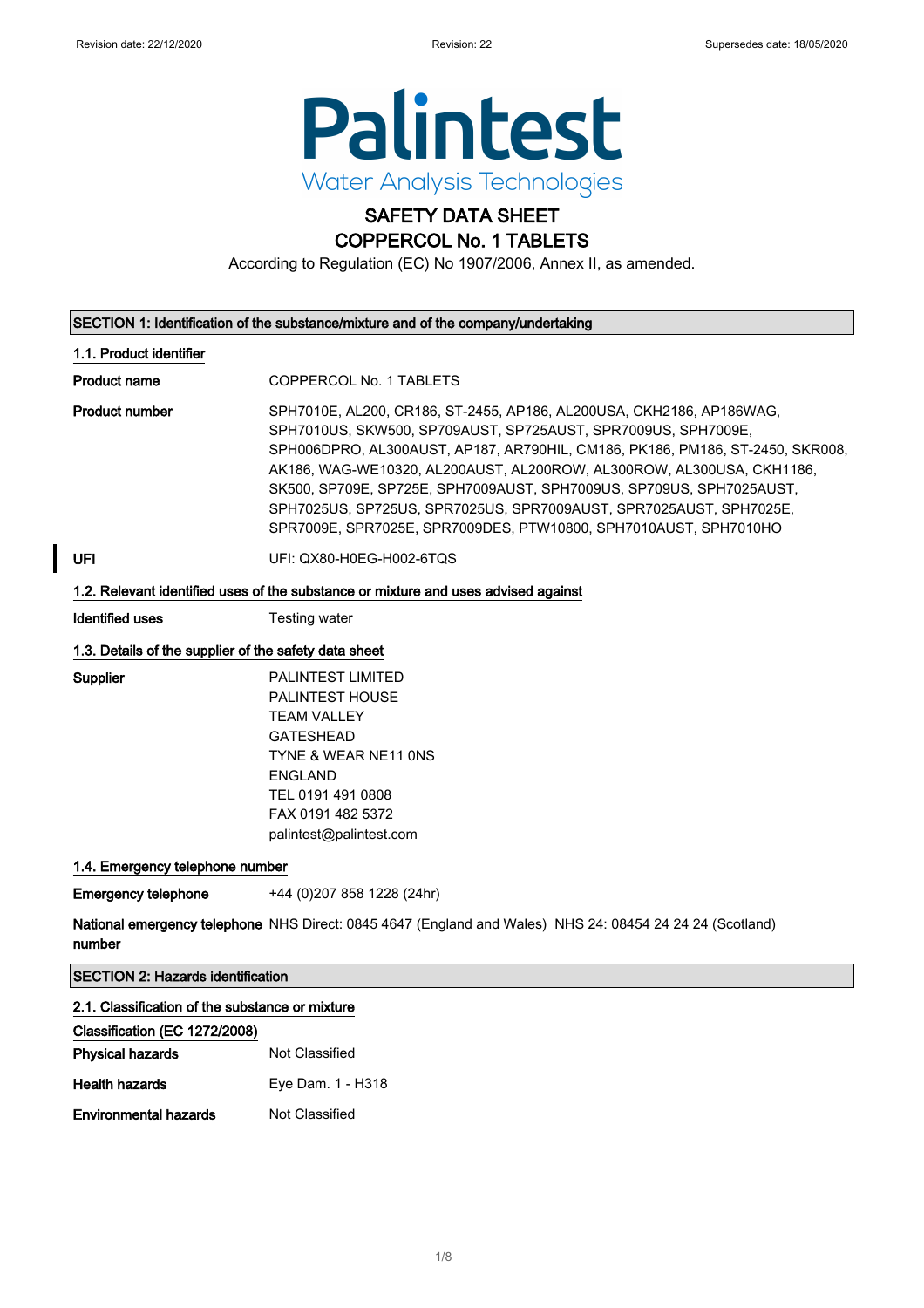#### 2.2. Label elements

#### Hazard pictograms



| Signal word                     | Danger                                                                                                                                                                                                                                                                                     |
|---------------------------------|--------------------------------------------------------------------------------------------------------------------------------------------------------------------------------------------------------------------------------------------------------------------------------------------|
| <b>Hazard statements</b>        | H318 Causes serious eye damage.                                                                                                                                                                                                                                                            |
| <b>Precautionary statements</b> | P280 Wear protective gloves/ protective clothing/ eye protection/ face protection.<br>P305+P351+P338 IF IN EYES: Rinse cautiously with water for several minutes. Remove<br>contact lenses, if present and easy to do. Continue rinsing.<br>P310 Immediately call a POISON CENTER/ doctor. |
| Contains                        | SODIUM METABISULFITE                                                                                                                                                                                                                                                                       |

## 2.3. Other hazards

This substance is not classified as PBT or vPvB according to current EU criteria.

|  | SECTION 3: Composition/information on ingredients |  |  |
|--|---------------------------------------------------|--|--|
|--|---------------------------------------------------|--|--|

| 3.2. Mixtures                                              |                      |                                                      |
|------------------------------------------------------------|----------------------|------------------------------------------------------|
| <b>DI-SODIUM HYDROGEN PHOSPHATE</b>                        |                      | 20-30%                                               |
| CAS number: 10028-24-7                                     | EC number: 231-448-7 | REACH registration number: N/A                       |
| Classification<br>Eye Irrit. 2 - H319                      |                      |                                                      |
| <b>ADIPIC ACID</b>                                         |                      | 5-10%                                                |
| CAS number: 124-04-9                                       | EC number: 204-673-3 | REACH registration number: 01-<br>2119457561-38-XXXX |
| Classification<br>Eye Irrit. 2 - H319                      |                      |                                                      |
| <b>SODIUM METABISULFITE</b>                                |                      | $< 5.5\%$                                            |
| CAS number: 7681-57-4                                      | EC number: 231-673-0 | REACH registration number: 01-<br>2119531326-45-XXXX |
| Classification<br>Acute Tox. 4 - H302<br>Eye Dam. 1 - H318 |                      |                                                      |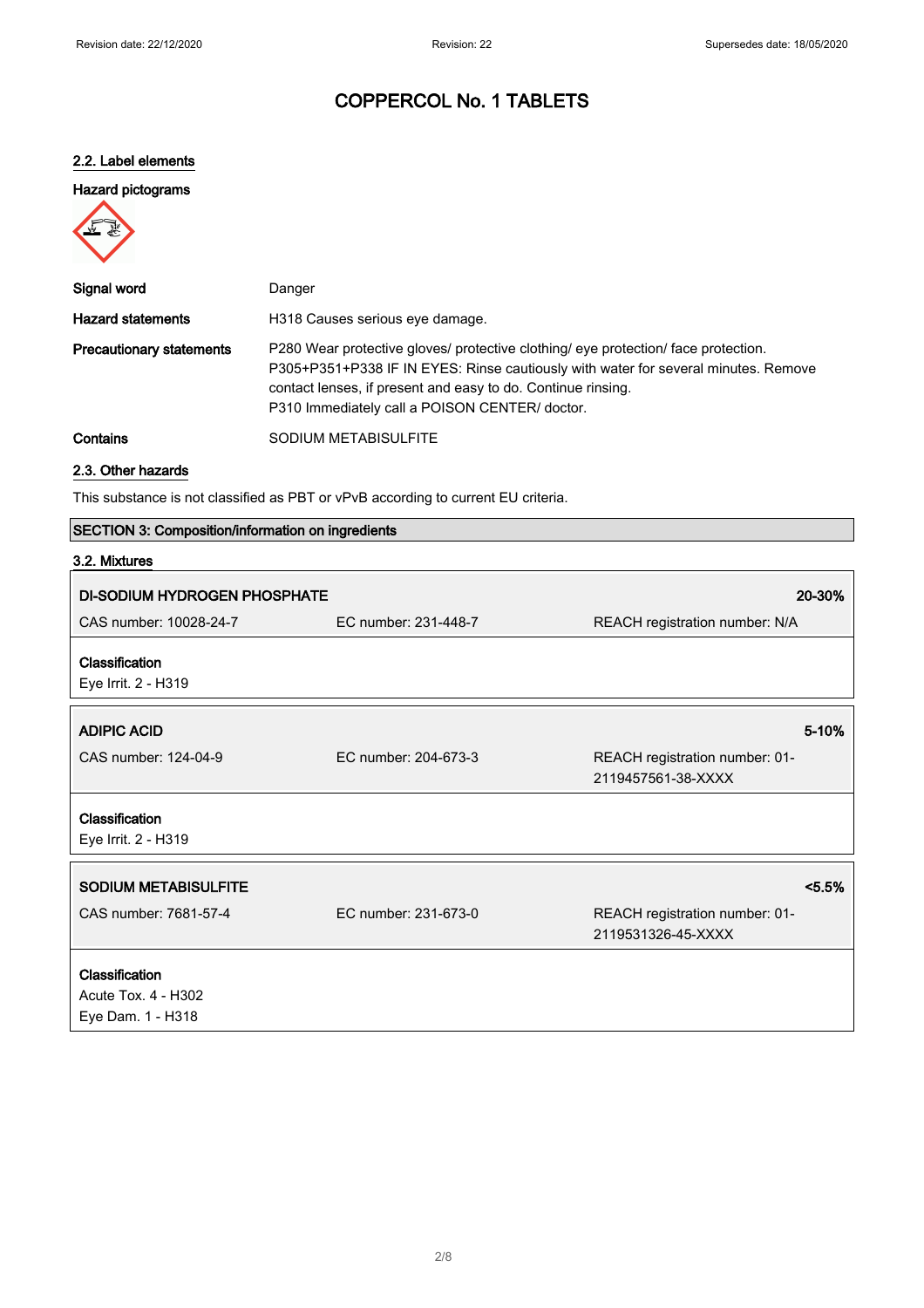# BORIC ACID <5.5% CAS number: 10043-35-3 EC number: 233-139-2 REACH registration number: 01-

2119486683-25-XXXX

Substance of very high concern (SVHC).This product is/contains a substance that is included in REGULATION (EC) No 1907/2006 (REACH) ANNEX XVII - RESTRICTIONS ON THE MANUFACTURE, PLACING ON THE MARKET AND USE OF CERTAIN DANGEROUS SUBSTANCES, MIXTURES AND ARTICLES.

## Classification Repr. 1B - H360FD The Full Text for all R-Phrases and Hazard Statements are Displayed in Section 16. Composition comments This product contains a substance that is a SVHC. SECTION 4: First aid measures 4.1. Description of first aid measures General information Treat symptomatically. Inhalation **Remove affected person from source of contamination**. Move affected person to fresh air at once. Get medical attention. **Ingestion Rinse mouth thoroughly with water. Get medical attention if any discomfort continues.** Skin contact **Remove affected person from source of contamination**. Remove contaminated clothing. Wash skin thoroughly with soap and water. Get medical attention if irritation persists after washing. Eye contact Remove any contact lenses and open eyelids wide apart. Continue to rinse for at least 15 minutes. Get medical attention if irritation persists after washing. 4.2. Most important symptoms and effects, both acute and delayed General information The severity of the symptoms described will vary dependent on the concentration and the length of exposure. Inhalation Irritation of nose, throat and airway. Ingestion May cause discomfort if swallowed. Skin contact Skin irritation. Eye contact May cause severe eye irritation. 4.3. Indication of any immediate medical attention and special treatment needed Notes for the doctor Treat symptomatically. SECTION 5: Firefighting measures 5.1. Extinguishing media Suitable extinguishing media Use fire-extinguishing media suitable for the surrounding fire. 5.2. Special hazards arising from the substance or mixture Hazardous combustion products No known hazardous decomposition products. 5.3. Advice for firefighters Protective actions during firefighting No specific firefighting precautions known.

SECTION 6: Accidental release measures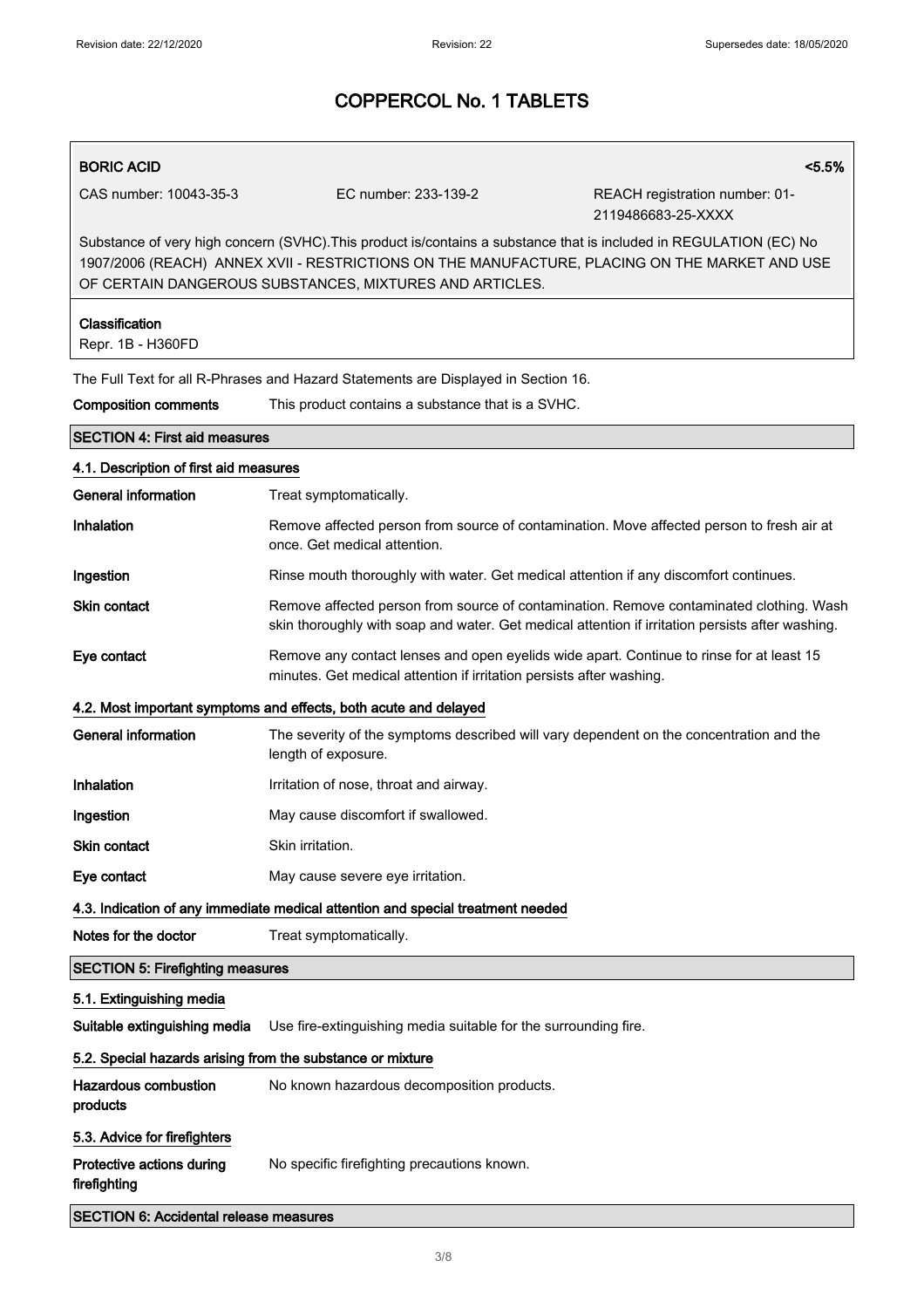#### 6.1. Personal precautions, protective equipment and emergency procedures

**Personal precautions** Wear protective clothing as described in Section 8 of this safety data sheet.

#### 6.2. Environmental precautions

Environmental precautions Not considered to be a significant hazard due to the small quantities used. However, large or frequent spills may have hazardous effects on the environment.

#### 6.3. Methods and material for containment and cleaning up

Methods for cleaning up Avoid generation and spreading of dust. Collect and place in suitable waste disposal containers and seal securely. Label the containers containing waste and contaminated materials and remove from the area as soon as possible. Flush contaminated area with plenty of water. Wear suitable protective equipment, including gloves, goggles/face shield, respirator, boots, clothing or apron, as appropriate.

#### 6.4. Reference to other sections

Reference to other sections Wear protective clothing as described in Section 8 of this safety data sheet.

#### SECTION 7: Handling and storage

#### 7.1. Precautions for safe handling

Usage precautions Good personal hygiene procedures should be implemented. Avoid inhalation of dust and contact with skin and eyes.

#### 7.2. Conditions for safe storage, including any incompatibilities

Storage precautions Store in closed original container at temperatures between 5°C and 30°C.

#### 7.3. Specific end use(s)

Specific end use(s) The identified uses for this product are detailed in Section 1.2.

#### SECTION 8: Exposure controls/Personal protection

#### 8.1. Control parameters

Occupational exposure limits

### SODIUM METABISULFITE

Long-term exposure limit (8-hour TWA): WEL 5 mg/m<sup>3</sup> WEL = Workplace Exposure Limit.

Ingredient comments Workplace Exposure Limits EH40.

#### 8.2. Exposure controls





Appropriate engineering controls Provide adequate ventilation. Avoid inhalation of dust. Observe any occupational exposure limits for the product or ingredients. Eye/face protection Eyewear complying with an approved standard should be worn if a risk assessment indicates eye contact is possible. The following protection should be worn: Dust-resistant, chemical splash goggles. Hand protection **Wear protective gloves.** It is recommended that gloves are made of the following material: Nitrile rubber.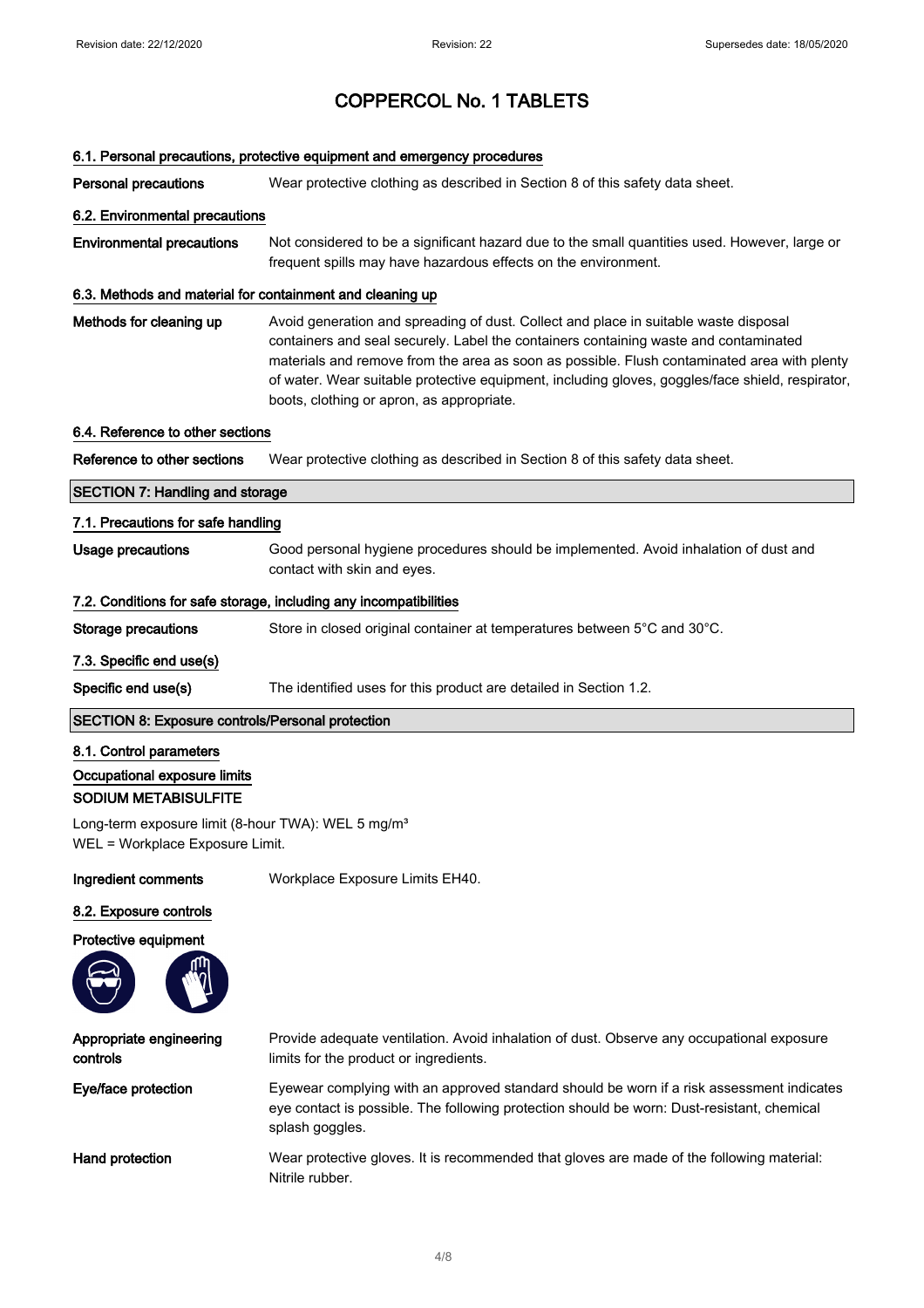| Other skin and body<br>protection                          | Wear appropriate clothing to prevent any possibility of skin contact.                                                                            |
|------------------------------------------------------------|--------------------------------------------------------------------------------------------------------------------------------------------------|
| Hygiene measures                                           | No specific hygiene procedures recommended but good personal hygiene practices should<br>always be observed when working with chemical products. |
| <b>Respiratory protection</b>                              | If ventilation is inadequate, suitable respiratory protection must be worn.                                                                      |
| <b>SECTION 9: Physical and chemical properties</b>         |                                                                                                                                                  |
| 9.1. Information on basic physical and chemical properties |                                                                                                                                                  |
| Appearance                                                 | Solid                                                                                                                                            |
| Colour                                                     | White.                                                                                                                                           |
| Odour                                                      | Odourless.                                                                                                                                       |
| Solubility(ies)                                            | Soluble in water.                                                                                                                                |
| 9.2. Other information                                     |                                                                                                                                                  |
| Other information                                          | No data available.                                                                                                                               |
| <b>SECTION 10: Stability and reactivity</b>                |                                                                                                                                                  |
| 10.1. Reactivity                                           |                                                                                                                                                  |
| Reactivity                                                 | There are no known reactivity hazards associated with this product.                                                                              |
| 10.2. Chemical stability                                   |                                                                                                                                                  |
| <b>Stability</b>                                           | Stable under the prescribed storage conditions.                                                                                                  |
| 10.3. Possibility of hazardous reactions                   |                                                                                                                                                  |
| Possibility of hazardous<br>reactions                      | No data available.                                                                                                                               |
| 10.4. Conditions to avoid                                  |                                                                                                                                                  |
| <b>Conditions to avoid</b>                                 | There are no known conditions that are likely to result in a hazardous situation.                                                                |
| 10.5. Incompatible materials                               |                                                                                                                                                  |
| Materials to avoid                                         | No specific material or group of materials is likely to react with the product to produce a<br>hazardous situation.                              |
| 10.6. Hazardous decomposition products                     |                                                                                                                                                  |
| Hazardous decomposition<br>products                        | No known hazardous decomposition products.                                                                                                       |
| SECTION 11: Toxicological information                      |                                                                                                                                                  |
| 11.1. Information on toxicological effects                 |                                                                                                                                                  |
| <b>Toxicological effects</b>                               | May be harmful if swallowed. May damage fertility if swallowed. May damage the unborn child<br>if swallowed.                                     |
| Other health effects                                       | Causes serious eye damage.                                                                                                                       |
| Acute toxicity - oral                                      |                                                                                                                                                  |
| Summary                                                    | May be harmful if swallowed. May damage fertility if swallowed. May damage the unborn child<br>if swallowed.                                     |
| ATE oral (mg/kg)                                           | 28,153.56                                                                                                                                        |
| Acute toxicity - dermal                                    |                                                                                                                                                  |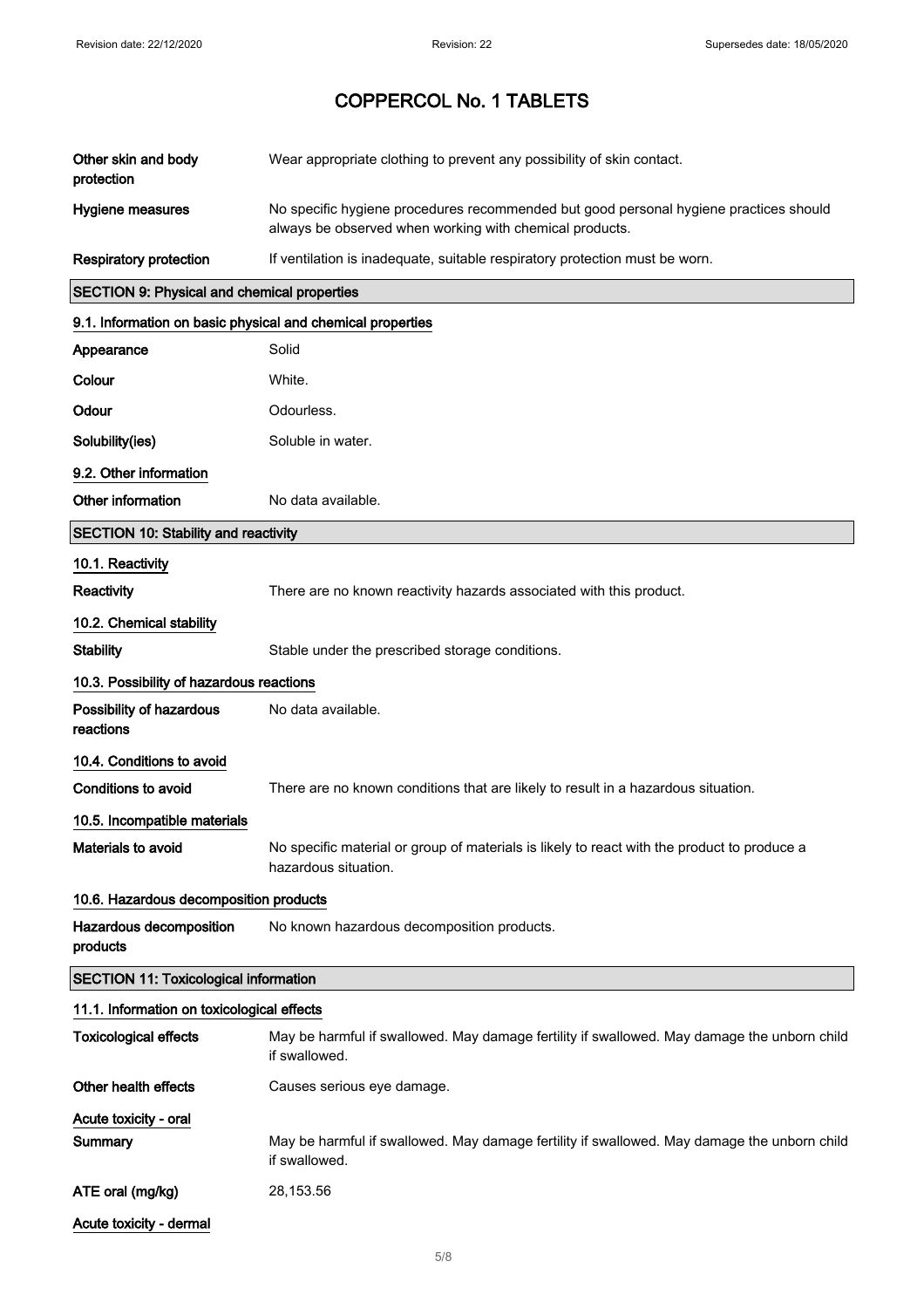| Summary                                    | No data available.                                                                                                                        |  |
|--------------------------------------------|-------------------------------------------------------------------------------------------------------------------------------------------|--|
| Acute toxicity - inhalation<br>Summary     | No data available.                                                                                                                        |  |
| Skin corrosion/irritation<br>Summary       | No data available.                                                                                                                        |  |
| Serious eye damage/irritation<br>Summary   | Causes serious eye damage.                                                                                                                |  |
| Reproductive toxicity<br>Summary           | May damage fertility if swallowed. May damage the unborn child if swallowed.                                                              |  |
| Inhalation                                 | No data available.                                                                                                                        |  |
| Ingestion                                  | May be harmful if swallowed. May damage fertility if swallowed. May damage the unborn child<br>if swallowed.                              |  |
| <b>Skin contact</b>                        | No data available.                                                                                                                        |  |
| Eye contact                                | Causes serious eye damage.                                                                                                                |  |
| <b>SECTION 12: Ecological information</b>  |                                                                                                                                           |  |
| Ecotoxicity                                | There are no data on the ecotoxicity of this product. However, large or frequent spills may<br>have hazardous effects on the environment. |  |
| 12.1. Toxicity                             |                                                                                                                                           |  |
| <b>Toxicity</b>                            | No data available.                                                                                                                        |  |
| 12.2. Persistence and degradability        |                                                                                                                                           |  |
|                                            | Persistence and degradability There are no data on the degradability of this product.                                                     |  |
| 12.3. Bioaccumulative potential            |                                                                                                                                           |  |
| <b>Bioaccumulative potential</b>           | No data available on bioaccumulation.                                                                                                     |  |
| 12.4. Mobility in soil                     |                                                                                                                                           |  |
| <b>Mobility</b>                            | The product is soluble in water.                                                                                                          |  |
| 12.5. Results of PBT and vPvB assessment   |                                                                                                                                           |  |
| Results of PBT and vPvB<br>assessment      | This substance is not classified as PBT or vPvB according to current EU criteria.                                                         |  |
| 12.6. Other adverse effects                |                                                                                                                                           |  |
| Other adverse effects                      | None known.                                                                                                                               |  |
| <b>SECTION 13: Disposal considerations</b> |                                                                                                                                           |  |
| 13.1. Waste treatment methods              |                                                                                                                                           |  |
| <b>Disposal methods</b>                    | Dispose of waste to licensed waste disposal site in accordance with the requirements of the<br>local Waste Disposal Authority.            |  |
| <b>SECTION 14: Transport information</b>   |                                                                                                                                           |  |
| General                                    | The product is not covered by international regulations on the transport of dangerous goods<br>(IMDG, IATA, ADR/RID).                     |  |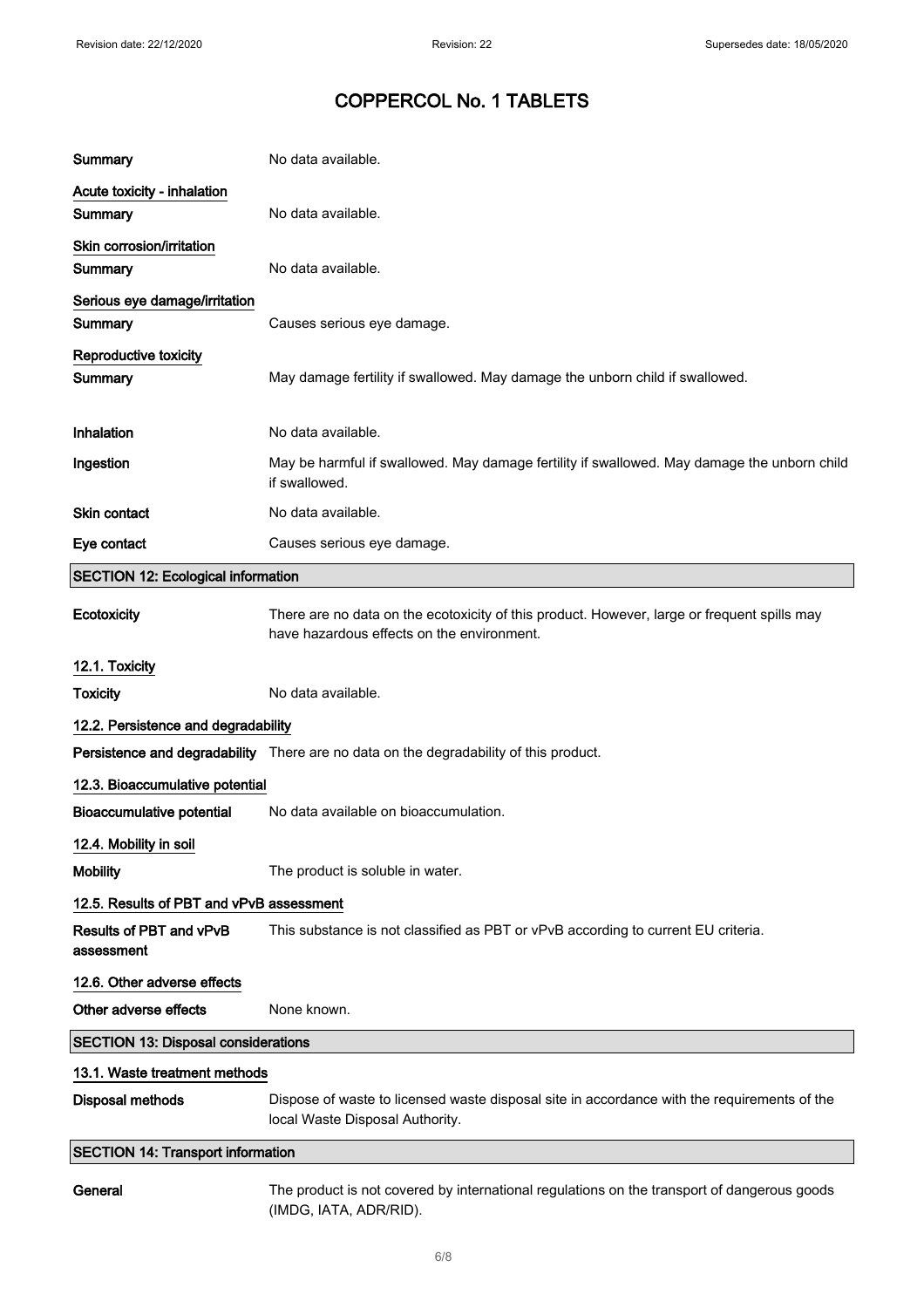#### 14.1. UN number

Not applicable.

#### 14.2. UN proper shipping name

Not applicable.

#### 14.3. Transport hazard class(es)

No transport warning sign required.

#### 14.4. Packing group

Not applicable.

#### 14.5. Environmental hazards

Environmentally hazardous substance/marine pollutant No.

#### 14.6. Special precautions for user

Not applicable.

#### 14.7. Transport in bulk according to Annex II of MARPOL and the IBC Code

Transport in bulk according to Not applicable. Annex II of MARPOL 73/78 and the IBC Code